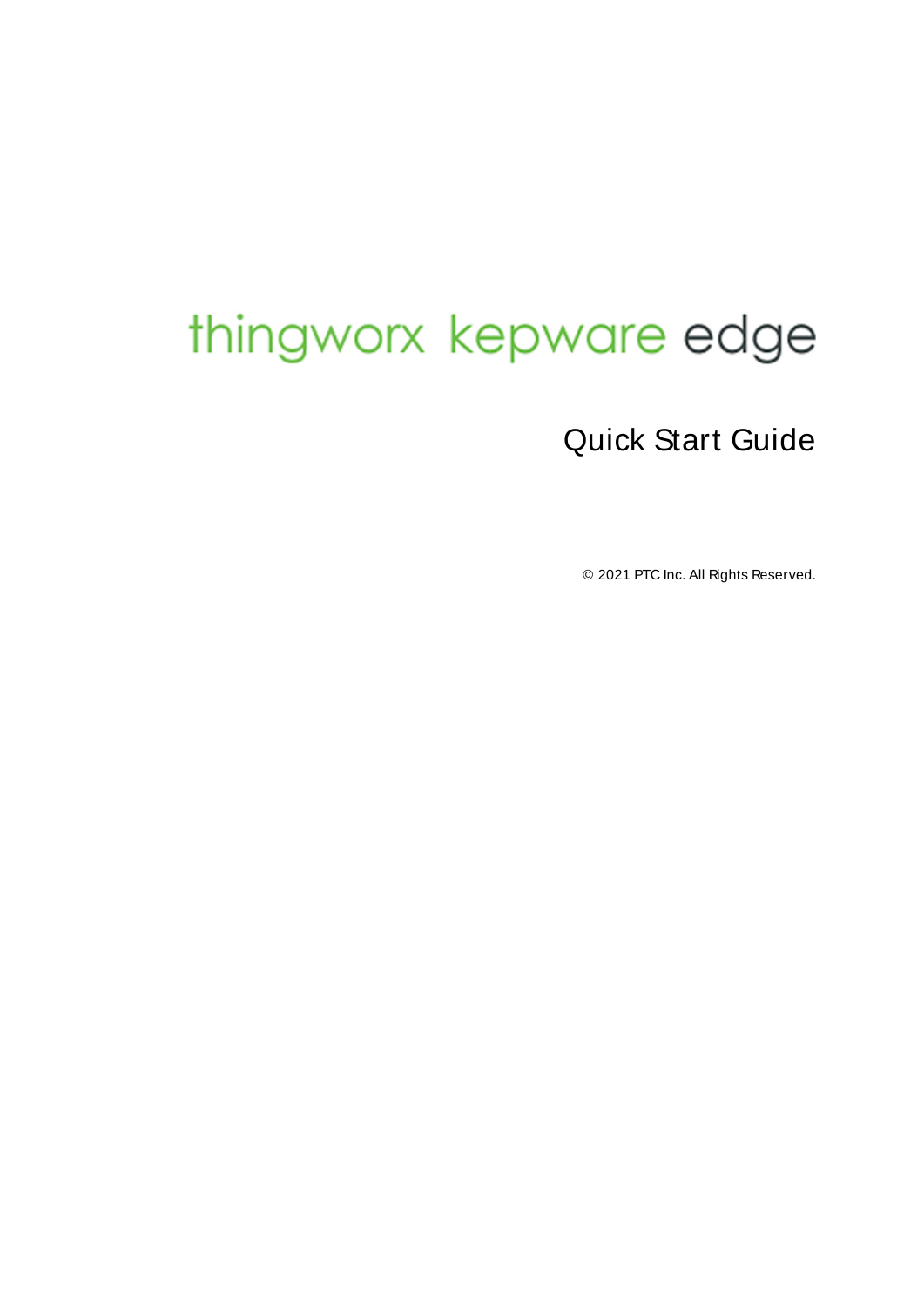# <span id="page-1-0"></span>Table of Contents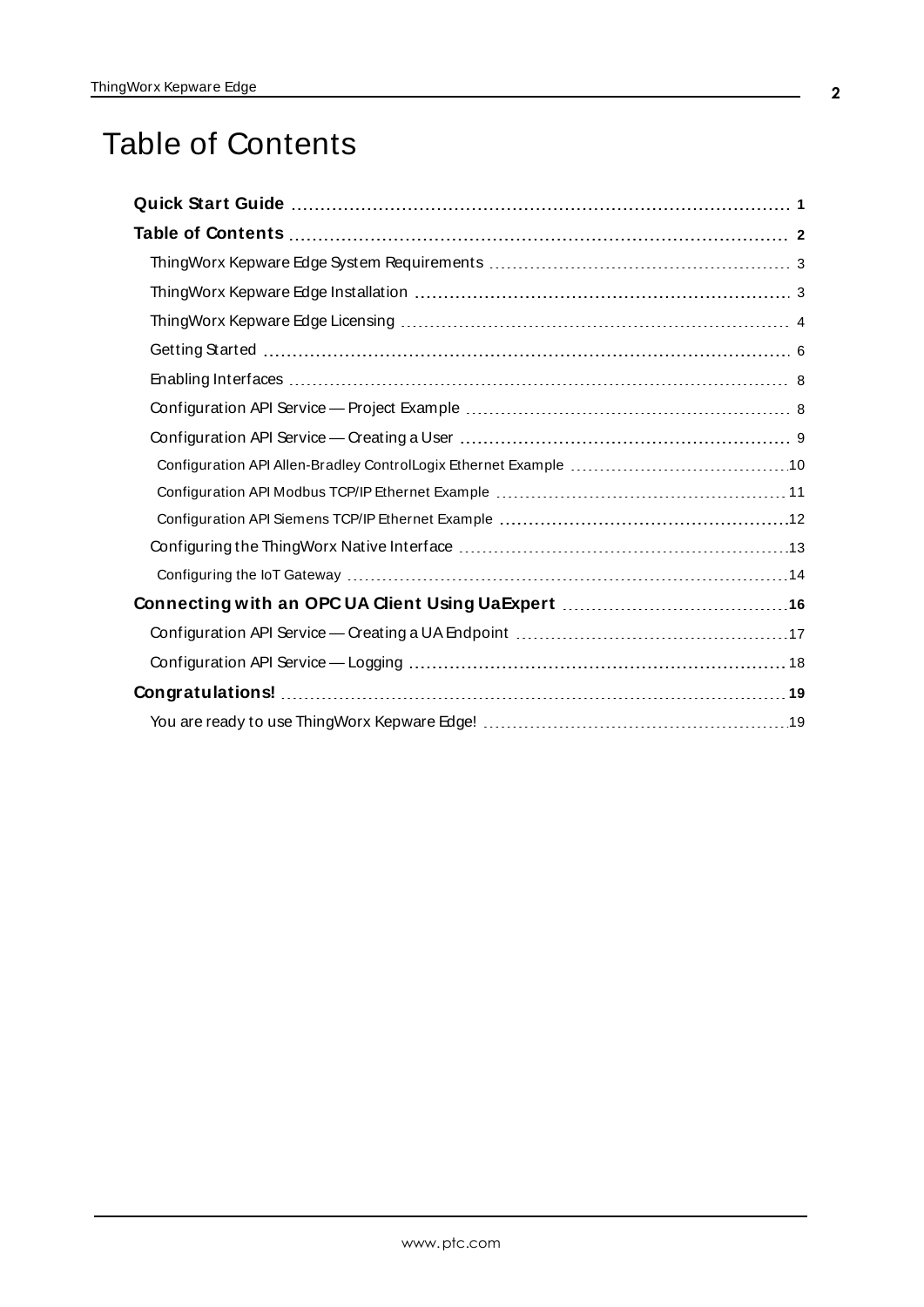# <span id="page-2-0"></span>**ThingWorx Kepware Edge System Requirements**

The product has been tested and verified on modern computer hardware running **Ubuntu X86\_64 version 18.04 LTS**. It currently only runs on X86\_64 platforms.

**If running ThingWorx Kepware Edge in a container, refer to the Running in a Container for information about** system requirements.

This user manual expects the user has a working knowledge of:

- Linux operating system and commands
- Command line interfaces
- Command line or API utilities, such as Postman or cURL
- ThingWorx Platform (if used)
- OPC UA configuration and connectivity (if used)
- MQTT Client interfaces and connectivity (if used)

 $\bullet$  If additional information is required, consult the vendors and websites related to those tools and technologies in use in your environment.

#### **Prerequisites**

- Ubuntu 18.04 LTS
- x86-64 CPU Architecture
- Latest Linux Standard Base (LSB) package

To install the Linux Standard Base components on Ubuntu, open a terminal and run the following command:

\$ sudo apt install lsb

- Java Runtime Environment for MQTT
	- **T** To install the Java runtime environment on Ubuntu, open a terminal and run the following command:

\$ sudo apt install default-jdk

**Note**: OpenJDKand Amazon Corretto have been tested and validated for running the MQTT agent.

<span id="page-2-1"></span>**See Also:** The **[licensing](http://kepware.com/en-us/products/thingworx-kepware-edge/documents/thingworx-kepware-edge-license-server/) server** user manual for related system requirements.

# **ThingWorx Kepware Edge Installation**

Refer to the Running in a Container for information about installing and using ThingWorx Kepware Edge in a container.

Before installing ThingWorx Kepware Edge, verify the installer hash to ensure it is the official, secure file. To generate the hash locally, run the following command and compare the results to the hash published **[online](https://www.kepware.com/en-us/support/knowledge-base/2014/how-do-i-ensure-that-my-installation-download-is-v/)**.

\$ sha256sum thingworx\_kepware\_edge\*

ThingWorx Kepware Edge must be installed by a user with root permissions. The installer supports both GUI and command line installations.

To install, run the following command:

\$ ./thingworx kepware edge\*.run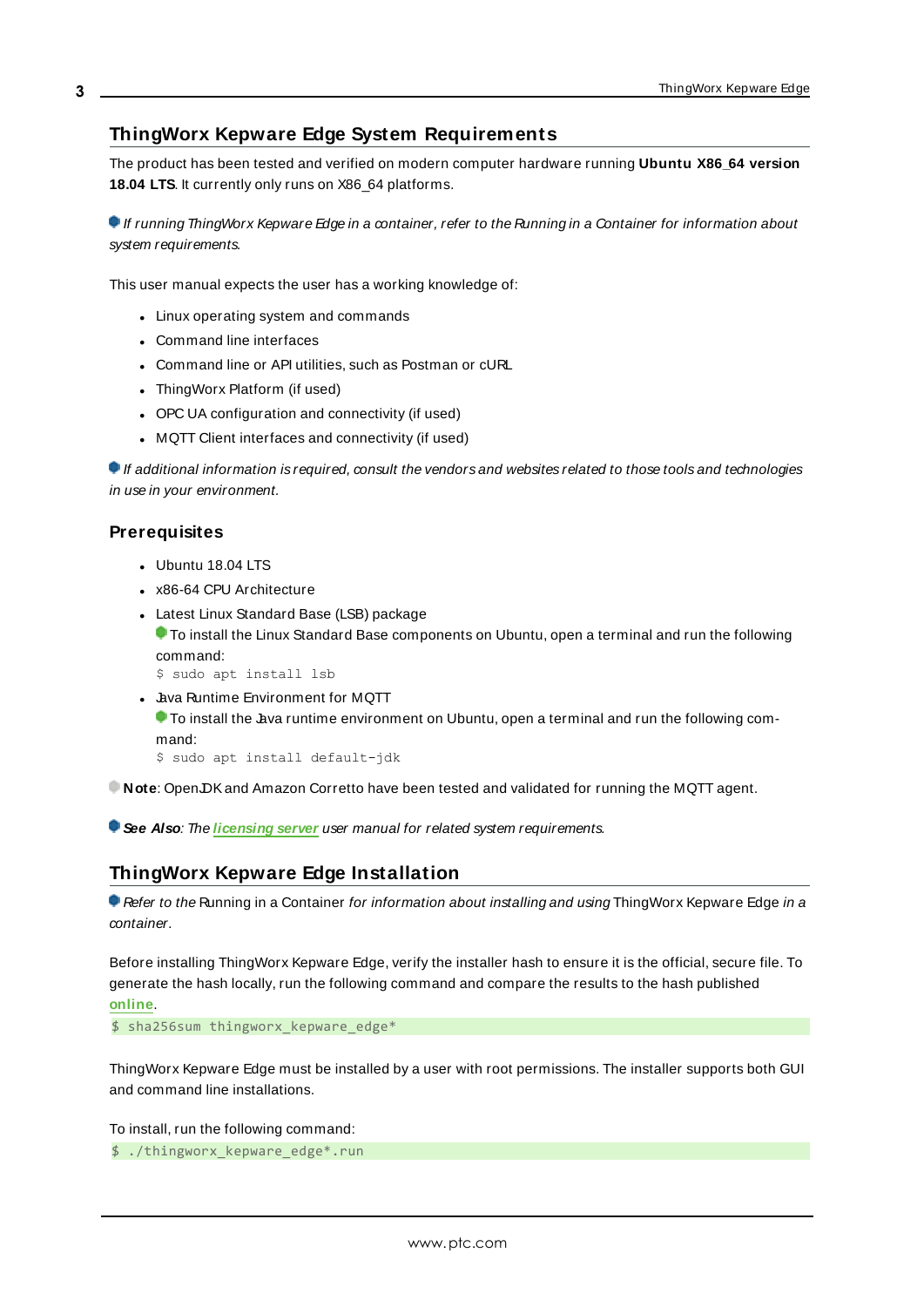For all installation options, run the following command:

\$ ./thingworx\_kepware\_edge\*.run --help

**Note**: Ubuntu can place a lock on files needed to install software while it is checking for updates. Verify the system is updated before installing ThingWorx Kepware Edge by running the 'apt update' command.

A password should be set for the ThingWorx Kepware Edge Administrator account during installation. To skip setting a password significantly reduces the security of the installation. The Administrator account is specific to the product installation; it is not the general operating system Administrator account.

Administrator passwords must be at least 14 characters and no more than 512 characters. Passwords should be at least 14 characters and include a mix of uppercase and lowercase letters, numbers, and special characters. Choose a strong unique password that avoids well-known, easily guessed, or common passwords.

The Administrator user account password cannot be reset, but additional administrative users can be added to the Administrator user group. Best practices suggest each user with administrative access be assigned unique accounts and passwords to ensure audit integrity and continual access through role and staff changes.

**Once installed, any Linux user accounts administering the** ThingWorx Kepware Edge **instance must be added to the user group created during the installation, which is tkedge by default.** This allows those accounts to use the edge\_admin tool and interact with the local file system to move files in and out of the secured data directory (<installation\_directory>/user\_data directory).

# <span id="page-3-0"></span>**ThingWorx Kepware Edge Licensing**

Licensing in ThingWorx Kepware Edge is provided on a per-tag basis across the set of supported drivers. Licensing is provided by a license server. If a license cannot be obtained from the license server, unlicensed functionality cannot be used.

#### **See Also**: **[ThingWorx](https://kepware.com/getdoc/72568077-d563-421c-a44f-8ff330282664/ThingWorx-Kepware-Edge-License-Server.aspx) Edge License Server User Manual**

**Note**: A server license is required for a feature to be licensed. Non-server feature licenses are provided to a client requesting them even if a server-level license is not available.

**Note**: Licensing for ThingWorx Kepware Edge setup through an installer or as a container requires the same process. For container implementations, any command-line functions need to be run locally within the container.

#### **Installing a Demo License**

Demo licenses are time-limited, but fully functional to allow evaluation of the software. They may be installed directly on an instance of ThingWorx Kepware Edge or distributed with the license server. Below are instructions for installing a demo license **only** on a ThingWorx Kepware Edge server. **See Also**: **[ThingWorx](https://kepware.com/getdoc/72568077-d563-421c-a44f-8ff330282664/ThingWorx-Kepware-Edge-License-Server.aspx) Edge License Server User Manual**

- 1. Login using a local Linux user account that is a member of the ThingWorx Kepware Edge user group configured during installation, tkedge by default.
- 2. Use the edge\_admin tool to install the demo license using the following command: <installation\_directory>/edge\_admin manage-licensing -i <file\_path>
- 3. Restart the ThingWorx Kepware Edge runtime service using the following command to complete the licensing process:

sudo systemctl restart tkedge runtime.service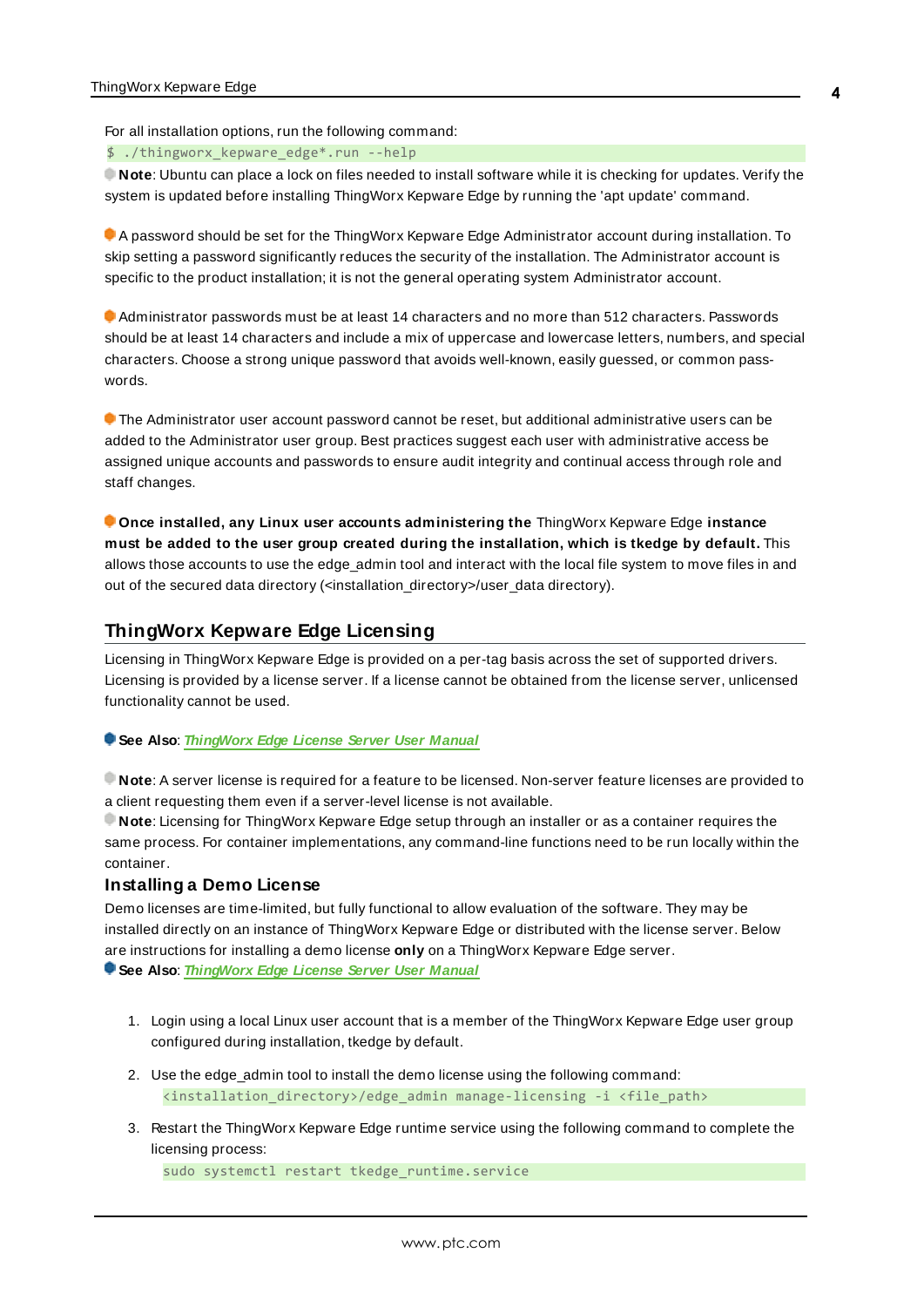# **Configuring the License Server Connection**

The license server connection can be configured using either the edge\_admin command line tool or the Configuration API.

1. Set the IPaddress or host name of the server where the license server is running:

```
Using Edge Admin:
 <installation_directory>/edge_admin manage-licensing -l <server_address>
```
Using the Configuration API: Endpoint: (PUT)

https://<hostname\_or\_ip>:<port>/config/v1/admin

Body:

```
{
"libadminsettings.LICENSING_SERVER_NAME": "192.168.1.1"
}
```
2. Import the license server certificate used when configuring the license server:

Using Edge Admin:

```
<installation_directory>/edge_admin manage-truststore -i <cert_file> licensing
```
3. Enable the license server connection:

```
Using Edge Admin:
```

```
<installation_directory>/edge_admin manage-licensing --lls-enable
```
Using the Configuration API:

Endpoint: (PUT)

https://<hostname\_or\_ip>:<port>/config/v1/admin

Body: {

}

"libadminsettings.LICENSING\_SERVER\_ENABLE": true

**Note**: The server can be configured to run with a self-signed certificate. This configuration is recommended for testing only.

**See Also**: **Configuration API Service — Configuring Licensing Server**

# **License Recheck**

The server periodically checks the license state to verify it is up to date. The server reaches out to the license server requesting to borrow a license every specified check period when a feature in use requires a license. To trigger an immediate check of the license state, use the commands below. This feature might be helpful if new licenses have been added to the license server or if license parameters have changed. **See Also**: **[ThingWorx](https://kepware.com/getdoc/72568077-d563-421c-a44f-8ff330282664/ThingWorx-Kepware-Edge-License-Server.aspx) Edge License Server User Manual**

Using Edge Admin: <installation\_directory>/edge\_admin manage-licensing --force-recheck

Using the Configuration API: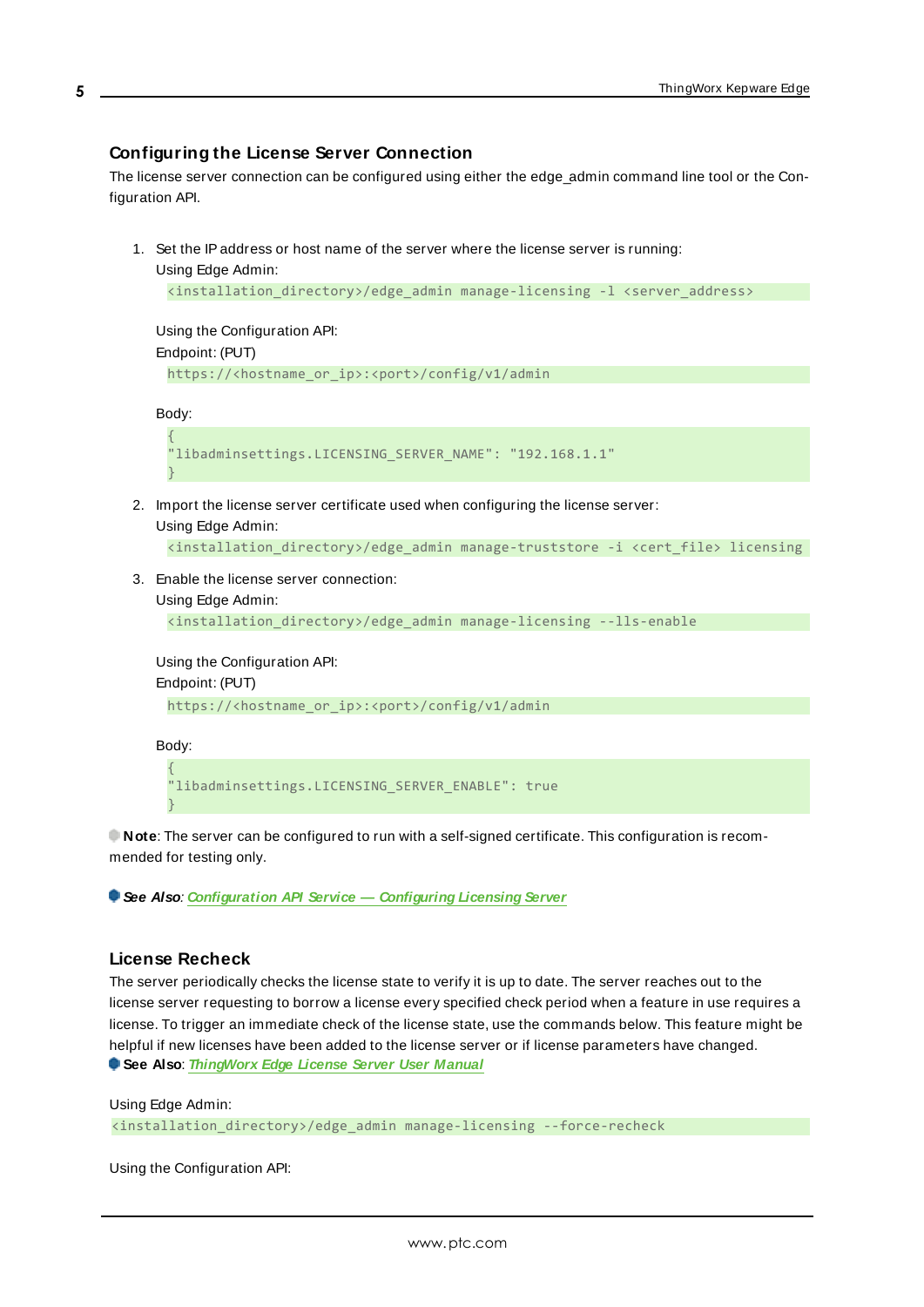#### Endpoint: (PUT)

<span id="page-5-0"></span>https://<hostname\_or\_ip>:<port>/config/v1/project/services/ForceLicenseCheck

# **Getting Started**

ThingWorx Kepware Edge does not have a graphical user interface. Configuration of the server is performed using the Configuration API accessed via a REST client application / tool (not included), and the edge\_admin command line interface tool. The Configuration API is used to modify all project settings and most administrative settings. The edge\_admin is used to manage certificates and configure the Configuration API administrative settings.

Refer to the Running in a Container for information about using ThingWorx Kepware Edge in a container.

Additional help for the **edge\_admin** tool may be found by running the tool with the '--help' option:

\$ <installation\_directory>/edge\_admin --help

Additional help for the Configuration API may be accessed by a browser at the following **URL**:

#### Endpoint:

https://<hostname\_or\_ip>:<port>/config/v1/doc

**Tip**: The default port numbers are below.

**Note:** This version includes support for SON-formatted documentation.

The initial API login credentials use the Administrator username and password configured during installation. For best security, a new **[user](#page-8-0)** should be created via the Configuration API with only the appropriate permissions enabled.

#### **Services:**

- tkedge\_configapi.service
- tkedge\_eventlog.service
- tkedge\_iotgateway.service
- tkedge runtime.service

**Tip**: Once ThingWorx Kepware Edge is installed, verify the processes are running using the following command:

\$ systemctl | grep tkedge

#### **Ports:**

- Configuration API HTTPS interface (Enabled): 57513
- Configuration API HTTP interface (Disabled by default): 57413
- OPC UA interface (Enabled by default): 49330
- Server Runtime service to IoT Gateway service (localhost only): 57213
- Server Runtime service to Configuration API service (localhost only): 32403
- Event Log service (localhost only): 56221

#### **Service Logs**

ThingWorx Kepware Edge services log information to the system journal. To view log information, run: \$ journalctl –u <service\_name>

#### **REST Configuration API Server Settings**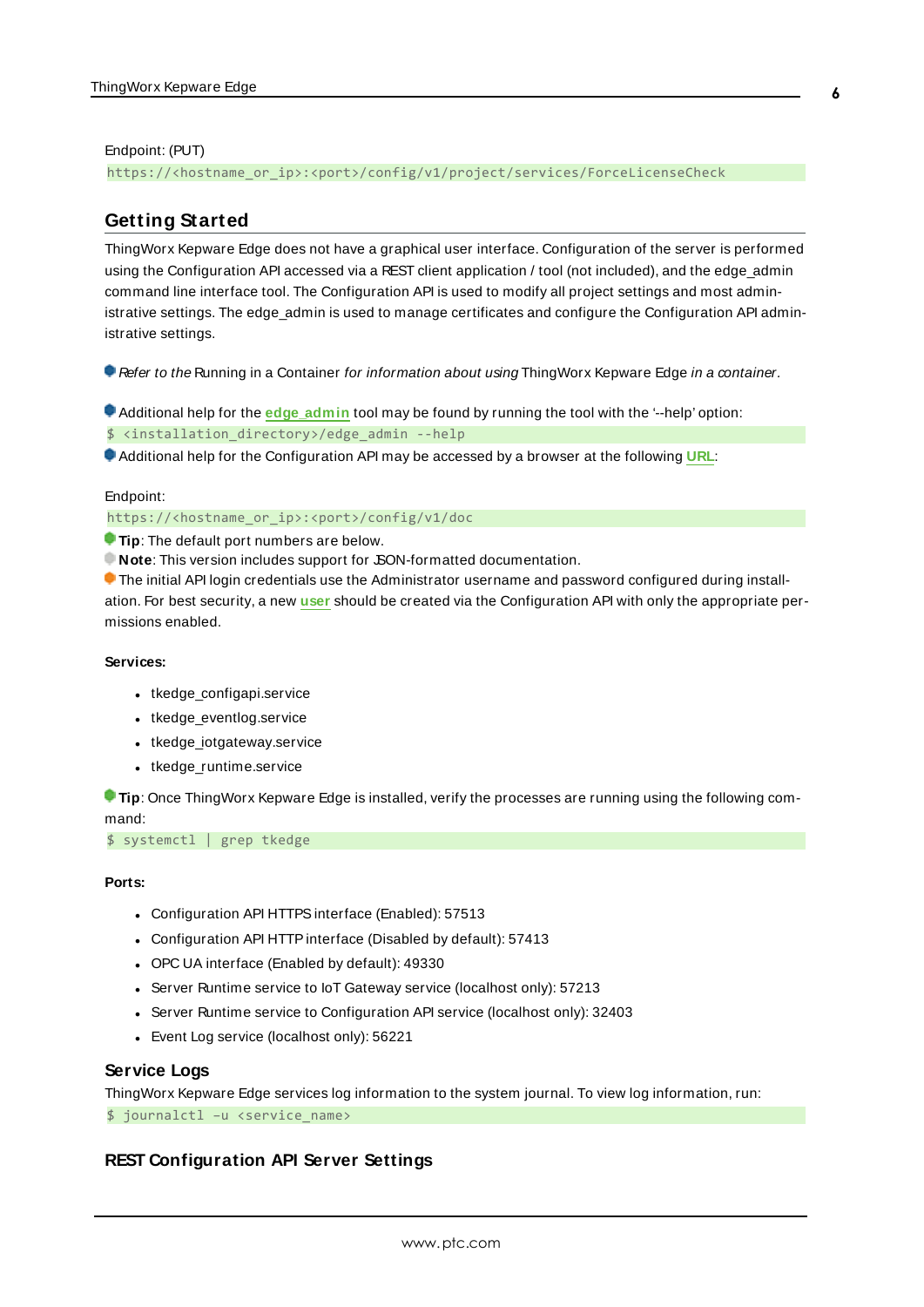- Endpoint: https://<hostname\_or\_ip>:<port>/config/
- Port: 57513 for HTTPS (57413 for HTTP)
- Authentication: Username and password of the Administrator account created during installation

A password should be set for the ThingWorx Kepware Edge Administrator account during installation. To skip setting a password significantly reduces the security of the installation. The Administrator account is specific to the product installation; it is not the general operating system Administrator account.

The Administrator user account password cannot be reset, but additional administrative users can be added to the Administrator user group. Best practices suggest each user with administrative access be assigned unique accounts and passwords to ensure audit integrity and continual access through role and staff changes.

Administrator passwords must be at least 14 characters and no more than 512 characters. Passwords should be at least 14 characters and include a mix of uppercase and lowercase letters, numbers, and special characters. Choose a strong unique password that avoids well-known, easily guessed, or common passwords.

# **Setting up a Project**

During installation, there is an option to load a sample project. If that option was not chosen, the default project file is blank. To configure a project, use the API commands in this section to create new channels, devices, and tags. If a baseline project is helpful, the example project may be loaded after installation using these steps:

#### **Reloading the Sample Project**

- 1. Ensure the services are running.
- 2. Login using a local Linux user account that is a member of the ThingWorx Kepware Edge user group configured during installation, tkedge by default.
- 3. Copy the example project from <installation\_directory>/examples/tke\_simdemo.lpf to the <installation\_directory>/user\_data directory.
- 4. Use the configuration API to load the project using the instructions below.

#### **Project Load Example**

Load the project by performing a PUT command from a REST client to invoke request on the ProjectLoad endpoint. The name of the project file is included in the body of the request. Use basic authentication for the request. The response should include the message "Accepted" to indicate the project has been loaded.

#### Endpoint (PUT):

https://<hostname\_or\_ip>:<port>/config/v1/project/services/ProjectLoad

#### Body:

{

}

```
 "common.ALLTYPES_NAME": "ProjectLoad",
 "servermain.PROJECT_FILENAME":"tke_simdemo.lpf"
```
#### **Authentication**:

Basic Authentication with a username of administrator and the password created during installation.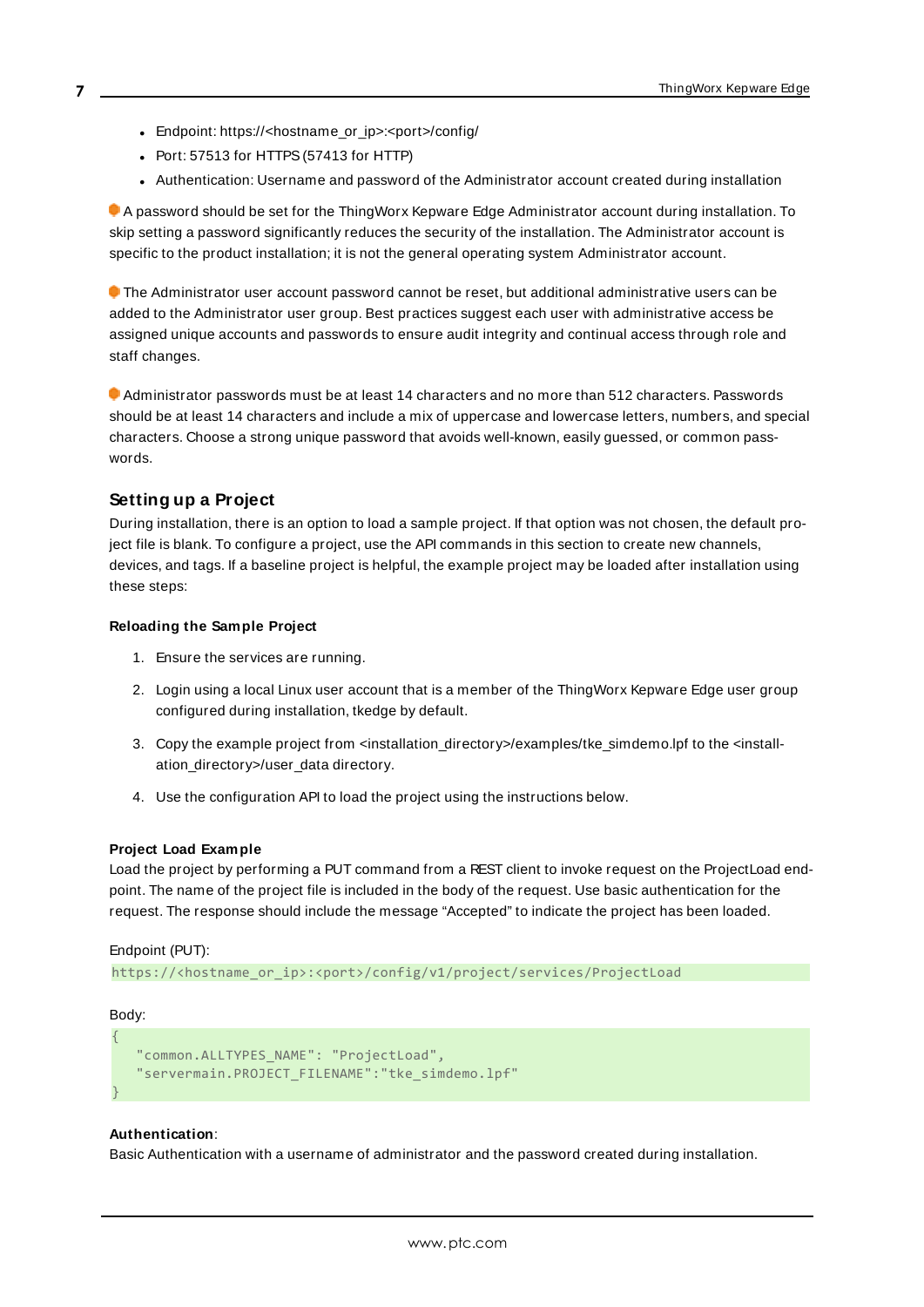Do not try to load a JSON project file generated from a server other than ThingWorx Kepware Edge as unsupported features in the project file may prevent the project from loading.

# <span id="page-7-0"></span>**Enabling Interfaces**

For security reasons, only the HTTPS Configuration API endpoint and a secured OPC UA endpoint are enabled by default. The ThingWorx Native Interface and MQTT Agent are disabled by default. Interfaces are enabled or disabled using the Configuration API.

Performing a GET on the project endpoint returns a unique project ID necessary to perform a PUT successfully without using the "FORCE\_UPDATE" override.

#### **See Also**:

**[Connecting](#page-15-0) with an OPC UA Client [Configuring](#page-12-0) the ThingWorx Native Interface [Configuring](#page-13-0) the IoT Gateway**

# <span id="page-7-1"></span>**Configuration API Service — Project Example**

Project files control the communications and data collection of the server and all connected devices. Channel and device properties are defined and saved in the project file and how they are configured can impact performance (see Optimization). Tag and tag group settings saved in the project can impact how the data is available in control and monitoring displays and reports. There must always be one active open project.

Project saving and loading is restricted to the <installation\_directory>/user\_data directory. A local user must be a member of the ThingWorx Kepware Edge user group created during installation, tkedge by default, to be able to place files in this directory. The <installation\_directory>/user\_data directory is also used for loading of automatic tag generation (ATG) files.

**Note**: All files in the user\_data directory must be world readable or owned by the ThingWorx Kepware Edge user and group that were created during installation, by default this is tkedge. **See Also**: **Application Data**

#### **Save a Project**

Use a "PUT" command from a REST client to invoke the ProjectSave service and provide a unique file name for the new file. All files are loaded from and saved to the <installation\_directory>/user\_data directory.

#### Endpoint (PUT):

```
https://<hostname_or_ip>:<port>/config/v1/project/services/ProjectSave
```
#### Body:

{

}

```
 "common.ALLTYPES_NAME": "ProjectSave",
 "servermain.PROJECT_FILENAME":"myProject.json"
```
**Note:** The project is saved to: <installation\_directory>/user\_data/. A path may be included in the file name, such as 'projects/MyProject.json'. Any directory that does not exist within the <installation\_directory>/user\_ data/ directory will be created upon successfully saving a project file.

# **Update a Project**

The typical work flow for editing a project is to read the properties using a GET, modify the properties, then write them into the body of the message using a PUT.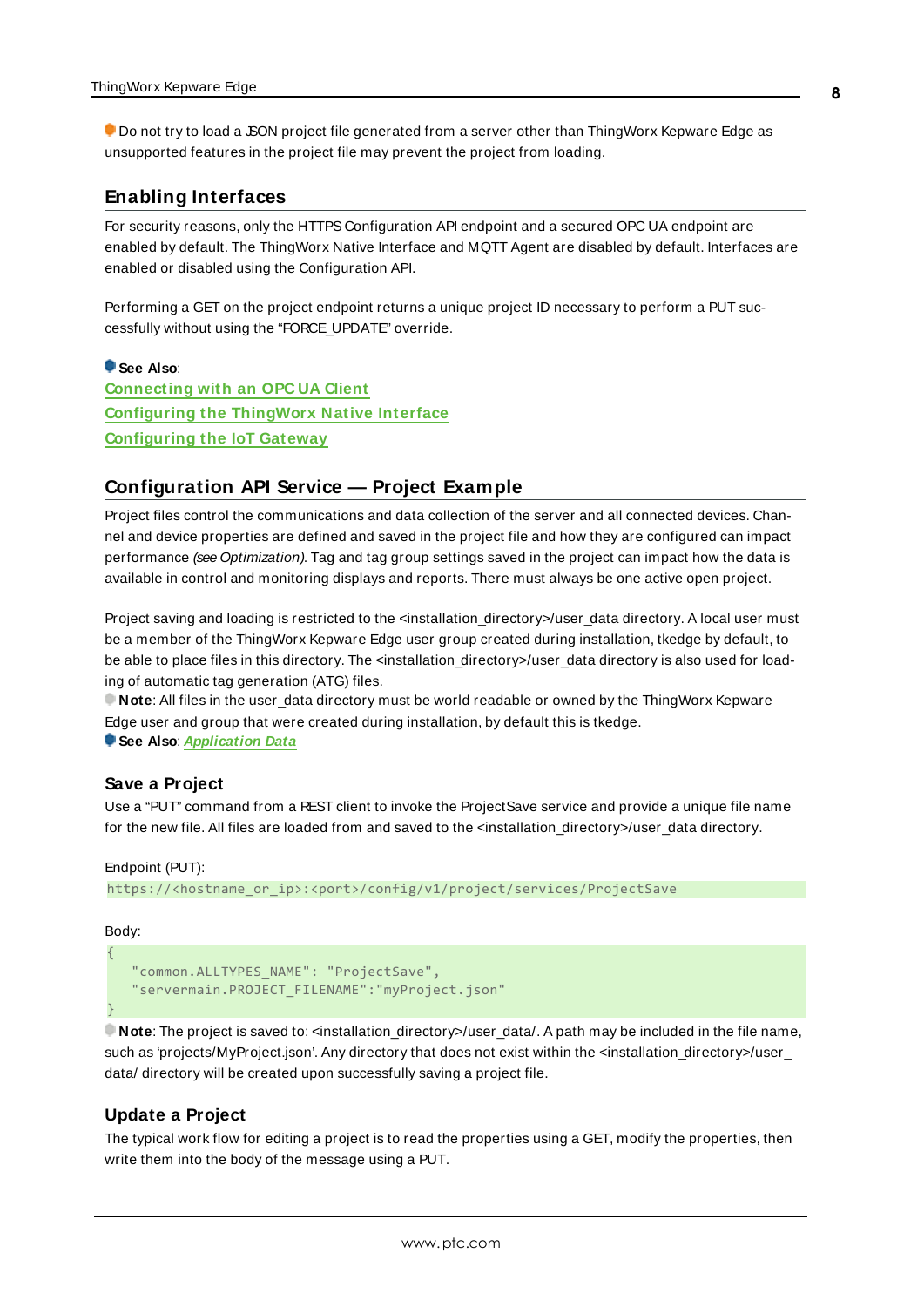#### **Read Available Device Properties Example**

#### Endpoint (GET):

https://<hostname\_or\_ip>:<port>/config/v1/project/channels/<channel\_name>/devices

#### Return:

| "PROJECT_ID": <project_id_from_get>,</project_id_from_get>               |
|--------------------------------------------------------------------------|
| "common.ALLTYPES_NAME": <device_name>,</device_name>                     |
| "common.ALLTYPES_DESCRIPTION": "",                                       |
| "servermain.MULTIPLE_TYPES_DEVICE_DRIVER": " <driver>",</driver>         |
| "servermain.DEVICE MODEL": 0,                                            |
| "servermain.DEVICE UNIQUE ID": <id>,</id>                                |
| "servermain. DEVICE CHANNEL ASSIGNMENT": " <channel name="">",</channel> |
| "servermain.DEVICE ID FORMAT": 0,                                        |
| "servermain.DEVICE_ID_STRING": " <nnn.nnn.n.n>.0",</nnn.nnn.n.n>         |
|                                                                          |
|                                                                          |
|                                                                          |

where nnn.nnn.n.n is the Device ID address.

#### **Update Specific Device Properties Example**

Only the properties you wish to change are needed for this step.

#### Endpoint (PUT):

```
https://<hostname_or_ip>:<port>/config/v1/project/channels/<channel
name>/devices/<device_name>
```
Body:

```
{
  "project id": <project ID from GET>,
  "servermain.DEVICE_ID_STRING": "<nnn.nnn.n.n>.0"
}
```
<span id="page-8-0"></span>where nnn.nnn.n.n is the Device ID address.

# **Configuration API Service — Creating a User**

To create a user via the Configuration API service, only a minimum set of properties are required; all others are set to the default value.

Only members of the Administrators group can create users.

Using a REST-based API tool such as Postman, Insomnia, or Curl; make a POST request to the server\_users endpoint.

The example below creates a user named User1 that is a member of the server Administrators user group:

```
Endpoint (POST):
https://<hostname_or_ip>:<port>/config/v1/admin/server_users
```
Body: {

```
 "common.ALLTYPES_NAME": "User1",
 "libadminsettings.USERMANAGER_USER_GROUPNAME": "Administrators",
```
**9**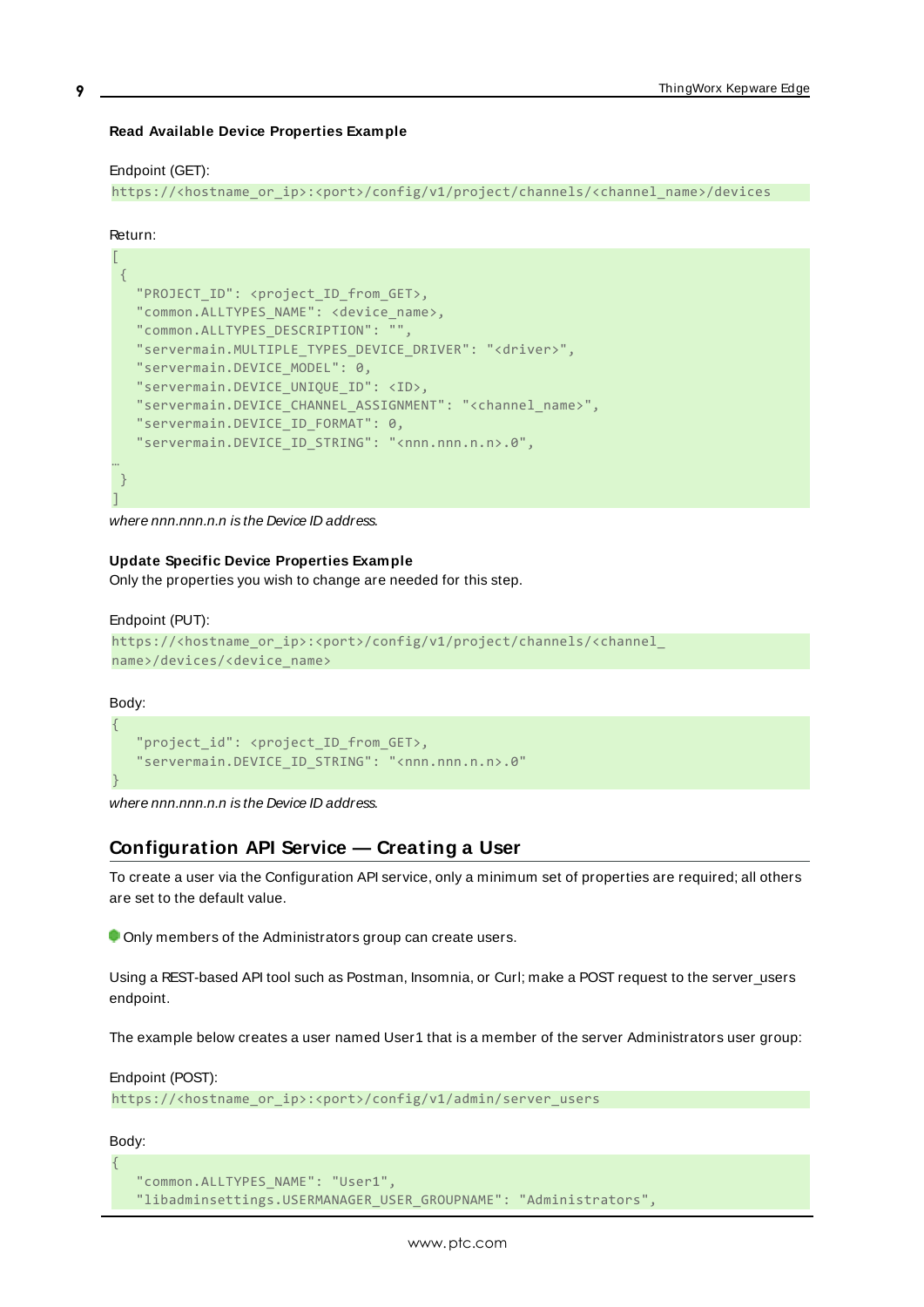}

"libadminsettings.USERMANAGER\_USER\_PASSWORD": "<Password>"

 The Administrator user account password cannot be reset, but additional administrative users can be added to the Administrator user group. Best practices suggest each user with administrative access be assigned unique accounts and passwords to ensure audit integrity and continual access through role and staff changes.

 The product Administrator password must be at least 14 characters and no more than 512. Passwords should include a mix of uppercase and lowercase letters, numbers, and special characters. Choose a strong unique password that avoids well-known, easily guessed, or common passwords.

# <span id="page-9-0"></span>**Configuration API Allen-Bradley ControlLogix Ethernet Example**

For a list of channel and device definitions and enumerations, access the following endpoints with the REST client or refer to the appendices.

# **Channel Definitions**

```
Endpoint (GET):
https://<hostname_or_ip>:<port>/config/v1/doc/drivers/Allen-Brad-
ley%20ControlLogix%20Ethernet/channels
```
# **Device Definitions**

Endpoint (GET): https://<hostname\_or\_ip>:<port>/config/v1/doc/drivers/Allen-Bradley%20ControlLogix%20Ethernet/devices

# **Create Allen-Bradley ControlLogix Ethernet Channel**

```
Endpoint (POST):
https://<hostname_or_ip>:<port>/config/v1/project/channels
Body:
{ "common.ALLTYPES_NAME": "MyChannel", "servermain.MULTIPLE_TYPES_DEVICE_DRIVER":
"Allen-Bradley ControlLogix Ethernet" }
```
# **Create Allen-Bradley ControlLogix Ethernet Device**

```
Endpoint (POST):
```

```
https://<hostname_or_ip>:<port>/config/v1/project/channels/MyChannel/devices
Body:
```

```
{ "common.ALLTYPES_NAME": "MyDevice", "servermain.DEVICE_ID_STRING": "<IP
Address>,0,1", "servermain.MULTIPLE_TYPES_DEVICE_DRIVER": "Allen-Bradley ControlLogix
Ethernet", "servermain.DEVICE_MODEL": <model enumeration> }
```
where <IP Address> is the device's IP address.

**Note:** The format of the value for servermain.DEVICE ID STRING may vary depending on the model enumeration specified for servermain.DEVICE\_MODEL. The device ID string format shown above is for the ControlLogix 5500 model.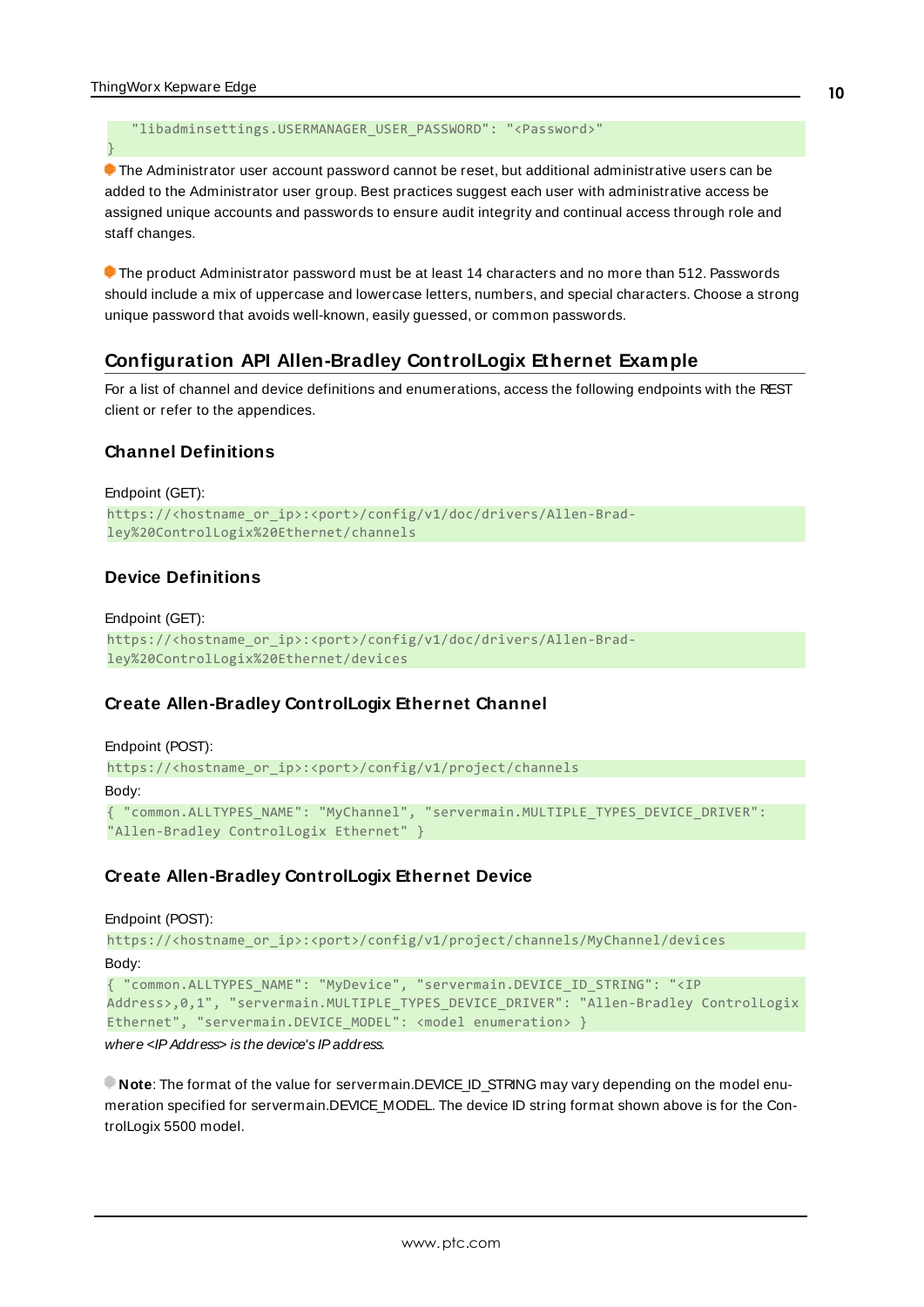# **Create Allen-Bradley ControlLogix Ethernet Tags**

```
Endpoint (POST):
https://<hostname_or_ip>:<-
port>/config/v1/project/channels/MyChannel/devices/MyDevice/tags
Body:
[ { "common.ALLTYPES_NAME": "MyTag1", "servermain.TAG_ADDRESS": "My_Tag_Address" } { 
"common.ALLTYPES_NAME": "MyTag2", "servermain.TAG_ADDRESS": "My_Tag_Address" } ]
```
<span id="page-10-0"></span>See server help for more information on configuring tags and tag groups using the Configuration API.

# **Configuration API Modbus TCP/ IP Ethernet Example**

For a list of channel and device definitions and enumerations, access the following endpoints with the REST client or refer to the appendices.

# **Channel Definitions**

```
Endpoint (GET):
https://<hostname_or_ip>:<-
port>/config/v1/doc/drivers/Modbus%20TCP%2FIP%20Ethernet/channels
```
# **Device Definitions**

Endpoint (GET): https://<hostname\_or\_ip>:<port>/config/v1/doc/drivers/Modbus%20TCP%2FIP%20Ethernet/devices

# **Create Modbus TCP/IP Ethernet Channel**

```
Endpoint (POST):
https://<hostname_or_ip>:<port>/config/v1/project/channels
Body:
{ "common.ALLTYPES_NAME": "MyChannel", "servermain.MULTIPLE_TYPES_DEVICE_DRIVER":
"Modbus TCP/IP Ethernet" }
```
# **Create Modbus TCP/IP Ethernet Device**

```
Endpoint (POST):
```

```
https://<hostname_or_ip>:<port>/config/v1/project/channels/MyChannel/devices
Body:
{ "common.ALLTYPES_NAME": "MyDevice", "servermain.DEVICE_ID_STRING": "<IP
```

```
Address>.<Modbus ID>", "servermain.MULTIPLE_TYPES_DEVICE_DRIVER": "Modbus TCP/IP Eth-
ernet", "servermain.DEVICE MODEL": <model enumeration> }
```
# **Device ID Update**

Update the Device ID using a "PUT" command from a REST client.

The Endpoint example below references the "demo-project.json" project configuration with "ModbusTCPIP" channel name and "ModbusDevice" device name.

#### **Device ID Example**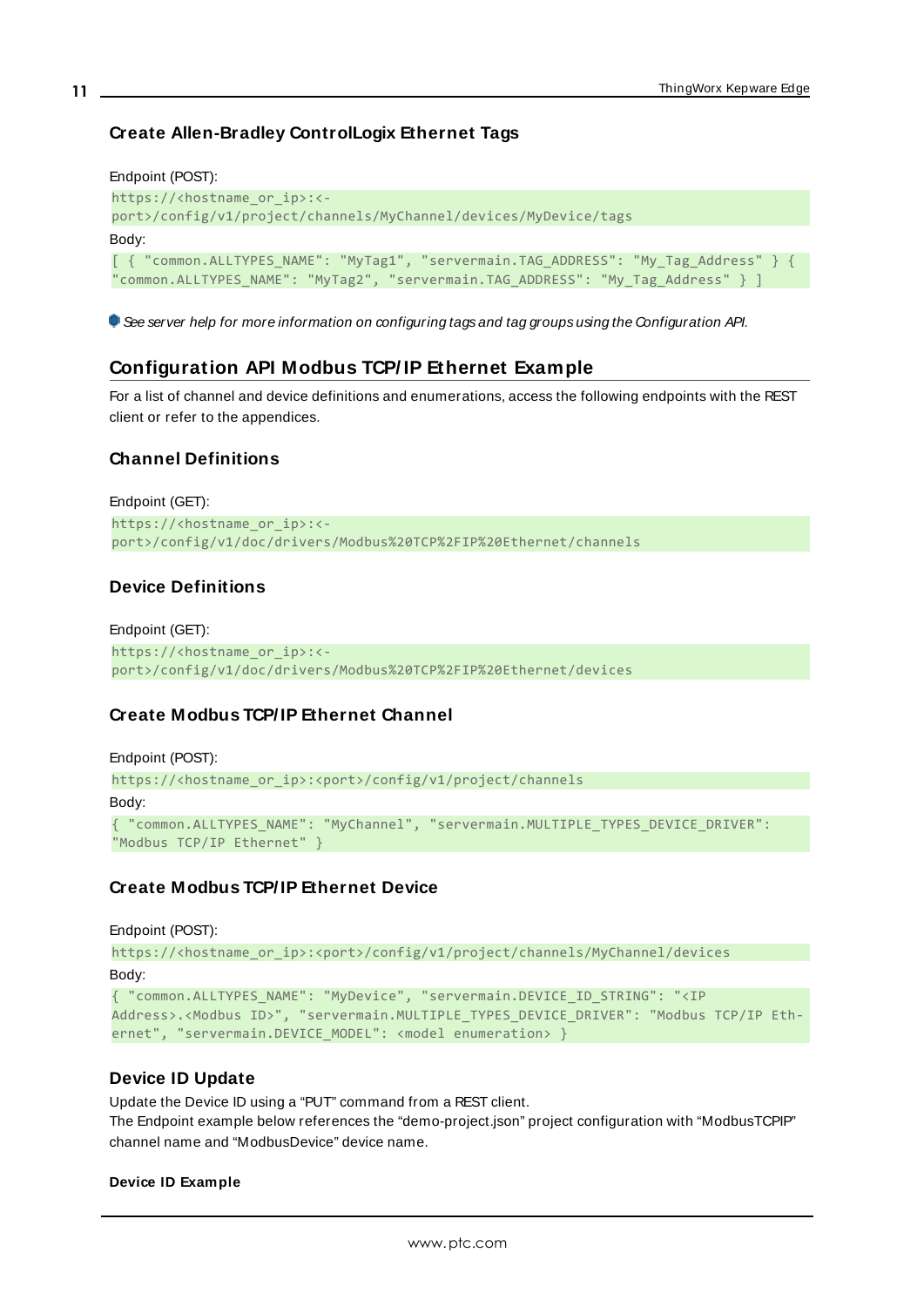```
Endpoint (PUT):
https://<hostname_or_ip>:<-
port>/config/v1/project/channels/ModbusTCPIP/devices/ModbusDevice
Body:
{ "project_id": <project_ID_from_GET>, "servermain.DEVICE_ID_STRING": "<IP
Address>.<Modbus ID>" }
```
# **Create Modbus TCP/IP Ethernet Tags**

```
Endpoint (POST):
https://<hostname_or_ip>:<-
port>/config/v1/project/channels/MyChannel/devices/MyDevice/tags
Body:
[ { "common.ALLTYPES_NAME": "MyTag1", "servermain.TAG_ADDRESS": "40001" } { "com-
mon.ALLTYPES_NAME": "MyTag2", "servermain.TAG_ADDRESS": "40002" } ]
```
<span id="page-11-0"></span>See server help for more information on configuring projects over the Configuration API.

# **Configuration API Siemens TCP/ IP Ethernet Example**

For a list of channel and device definitions and enumerations, access the following endpoints with the REST client or refer to the appendices.

# **Channel Definitions**

```
Endpoint (GET):
https://<hostname_or_ip>:<-
port>/config/v1/doc/drivers/Siemens%20TCP%2FIP%20Ethernet/channels
```
# **Device Definitions**

```
Endpoint (GET):
https://<hostname_or_ip>:<-
port>/config/v1/doc/drivers/Siemens%20TCP%2FIP%20Ethernet/devices
```
# **Create Siemens TCP/IP Ethernet Channel**

```
Endpoint (POST):
https://<hostname_or_ip>:<port>/config/v1/project/channels
Body:
{ "common.ALLTYPES_NAME": "MyChannel", "servermain.MULTIPLE_TYPES_DEVICE_DRIVER":
"Siemens TCP/IP Ethernet" }
```
# **Create Siemens TCP/IP Ethernet Device**

Endpoint (POST):

```
https://<hostname_or_ip>:<port>/config/v1/project/channels/MyChannel/devices
Body:
{ "common.ALLTYPES_NAME": "MyDevice", "servermain.DEVICE_ID_STRING": "<IP Address>",
"servermain.MULTIPLE_TYPES_DEVICE_DRIVER": "Siemens TCP/IP Ethernet", "server-
main.DEVICE_MODEL": <model enumeration> }
```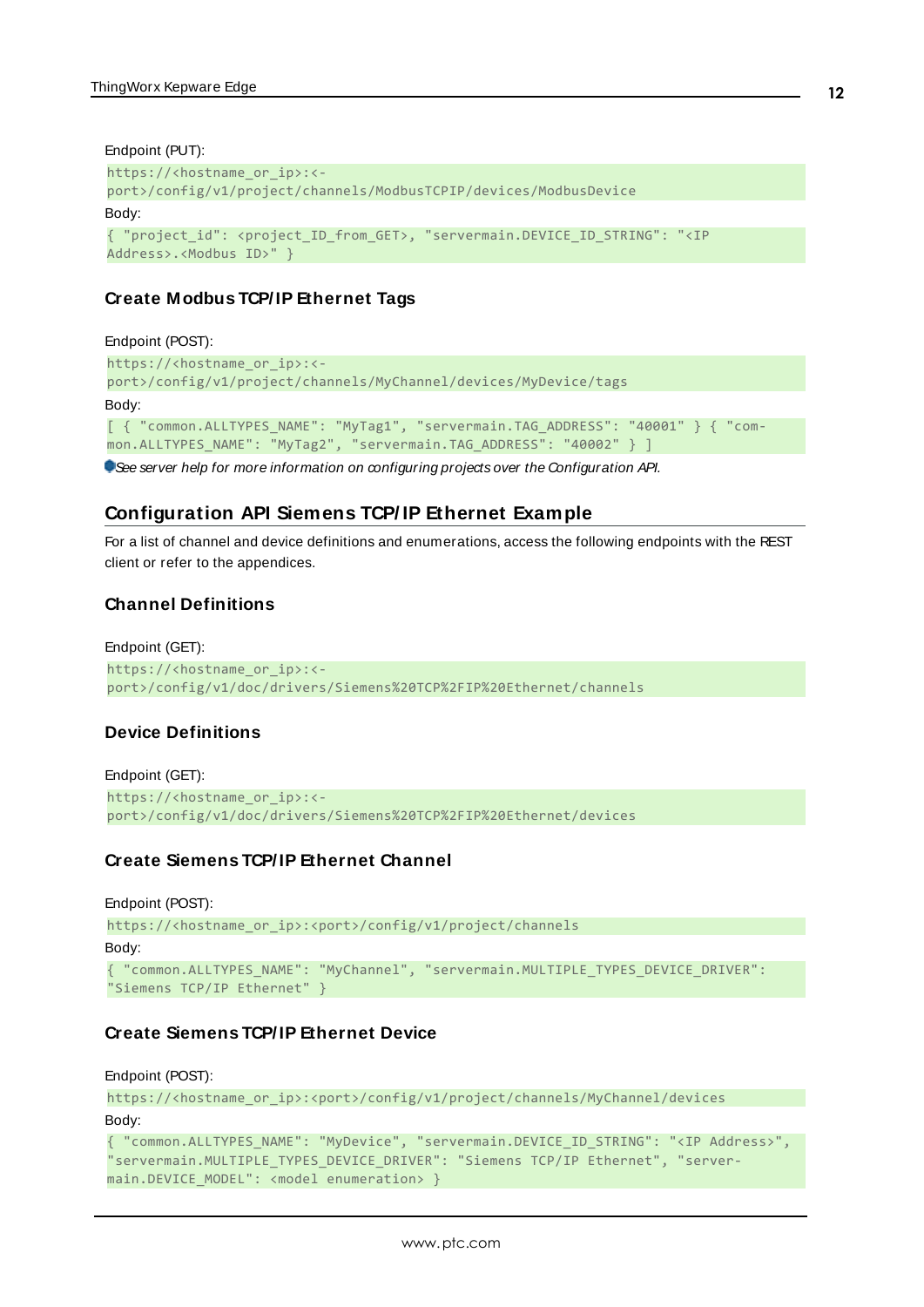**Tip**: The above minimum required properties are adequate to define a NetLink device as well.

# **Create Siemens TCP/IP Ethernet Tags**

```
Endpoint (POST):
https://<hostname_or_ip>:<-
port>/config/v1/project/channels/MyChannel/devices/MyDevice/tags
Body:
[ { "common.ALLTYPES_NAME": "MyTag1", "servermain.TAG_ADDRESS": "DB1,INT00" } { "com-
mon.ALLTYPES_NAME": "MyTag2", "servermain.TAG_ADDRESS": "DB1,INT01" } ]
```
<span id="page-12-0"></span>See server help for more information on configuring projects over the Configuration API.

# **Configuring the ThingWorx Native Interface**

To configure the ThingWorx Native Interface connection, collect the following information from the ThingWorx Platform instance to connect:

- **HOSTNAME:** Hostname or IP of machine running ThingWorx
- **PORT**: Port configured to run ThingWorx, typically port 80 for HTTP and 443 for HTTPS
- **APPKEY:** Application key configured in ThingWorx
- **. THING\_NAME:** Name of the Industrial Connection defined in the platform.

**Tip**: If a name that does not yet exist on the platform is specified, an ephemeral thing will be created. To complete the connection, navigate to the new Thing in the platform and save.

For a list of ThingWorx interface definitions and enumerations, access the following endpoints with the REST client:

#### **Project definitions**:

Endpoint (GET):

https://<hostname\_or\_ip>:<port>/config/v1/project

**Tip**: Enabling ThingWorx and configuring the connection settings can be done at the same time.

# **Enable ThingWorx Interface**

**Tip**: This is already enabled if the instructions in the Quick Start Guide have been followed.

```
Endpoint (PUT):
https://<hostname_or_ip>:<port>/config/v1/project/
```
Body:

{

}

```
"project id": <project ID from GET>,
 "thingworxinterface.ENABLED": true
```
# **Configure ThingWorx Test Connection Example**

**Note**: This is a testing configuration and the use of certificates and other security measures are suggested for production systems.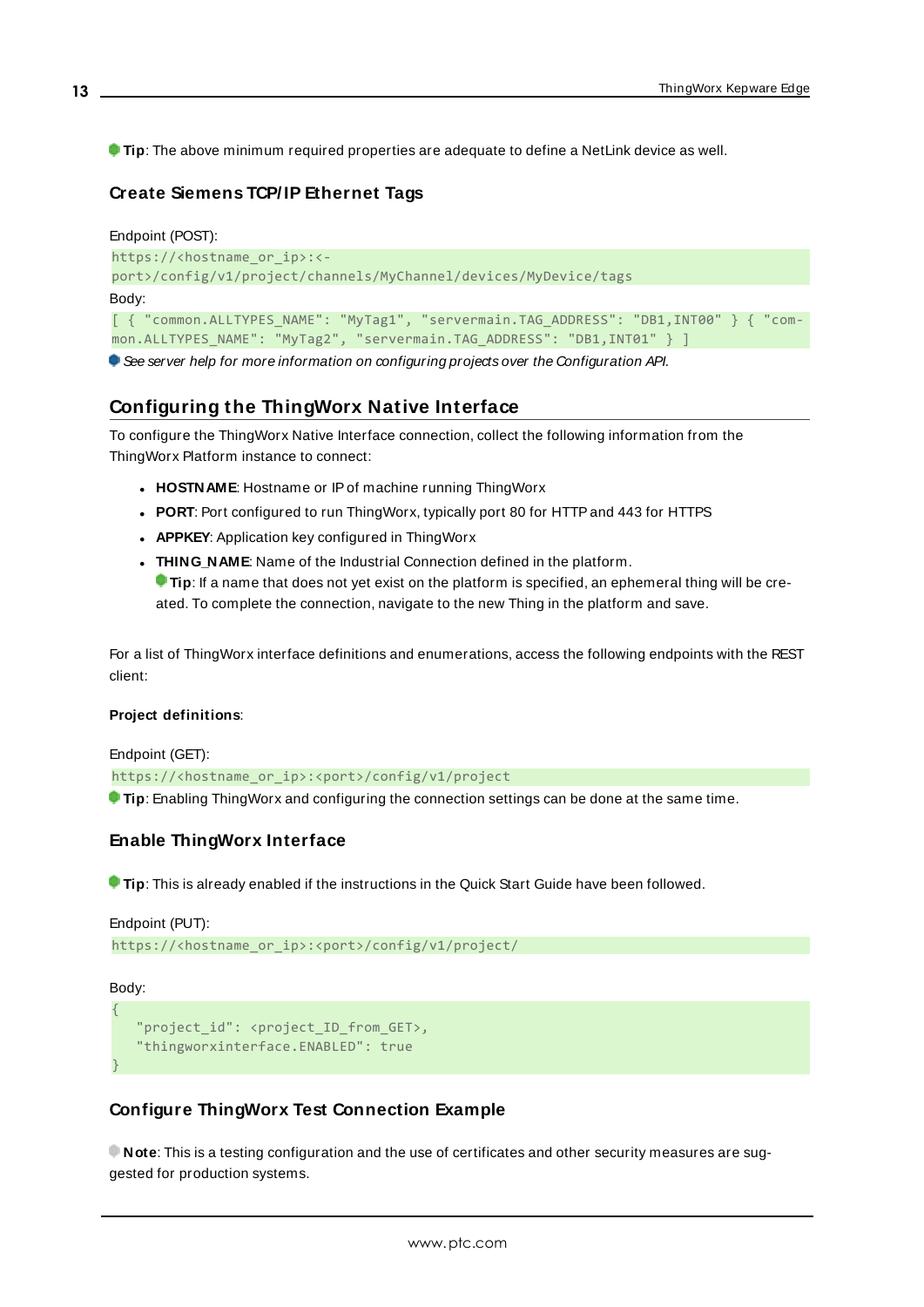Endpoint (PUT):

https://<hostname\_or\_ip>:<port>/config/v1/project

#### Body:

{

<span id="page-13-0"></span>}

| "project_id": <project_id_from_get>,</project_id_from_get>           |
|----------------------------------------------------------------------|
| "thingworxinterface.ENABLED": true,                                  |
| "thingworxinterface.HOSTNAME": " <hostname ip="" or="">",</hostname> |
| "thingworxinterface.PORT": <port number="">,</port>                  |
| "thingworxinterface.RESOURCE": "/ThingWorx/WS",                      |
| "thingworxinterface.APPKEY": " <app key="">",</app>                  |
| "thingworxinterface.ALLOW SELF SIGNED CERTIFICATE": false,           |
| "thingworxinterface. TRUST ALL CERTIFICATES": true,                  |
| "thingworxinterface.DISABLE ENCRYPTION": true,                       |
| "thingworxinterface. THING NAME": " <thingname>"</thingname>         |
|                                                                      |

# **Configuring the IoT Gateway**

The IoT Gateway allows information to be conveyed to an MQTT agent. The section below describes how to configure the IoT Gateway.

# **IoT Gateway MQTT Agent Prerequisites**

**Caution**: For the most secure configuration, enable ONLYthose features that are being used or tested. As such, if MQTT is not being used, this section should be skipped.

- 1. Install a Java JRE on the machine (if this has not already been installed): apt install default-jdk **Tip**: OpenJDKand Amazon Corretto have been tested.
- 2. Once installed, verify the Java JRE version using the terminal command: java –version
- 3. Stop and restart all the ThingWorx Kepware Edge services.

#### **MQTT Examples**

#### **Create MQTT Agent**

```
Endpoint: (POST)
https://<hostname_or_ip>:<port>/config/v1/project/_iot_gateway/mqtt_clients
```
Body:

{

}

```
 "common.ALLTYPES_NAME": "NewMqttClient",
 "common.ALLTYPES_DESCRIPTION": "",
 "iot_gateway.AGENTTYPES_TYPE": "MQTT Client",
 "iot_gateway.AGENTTYPES_ENABLED": true
```
#### **View MQTT Agents**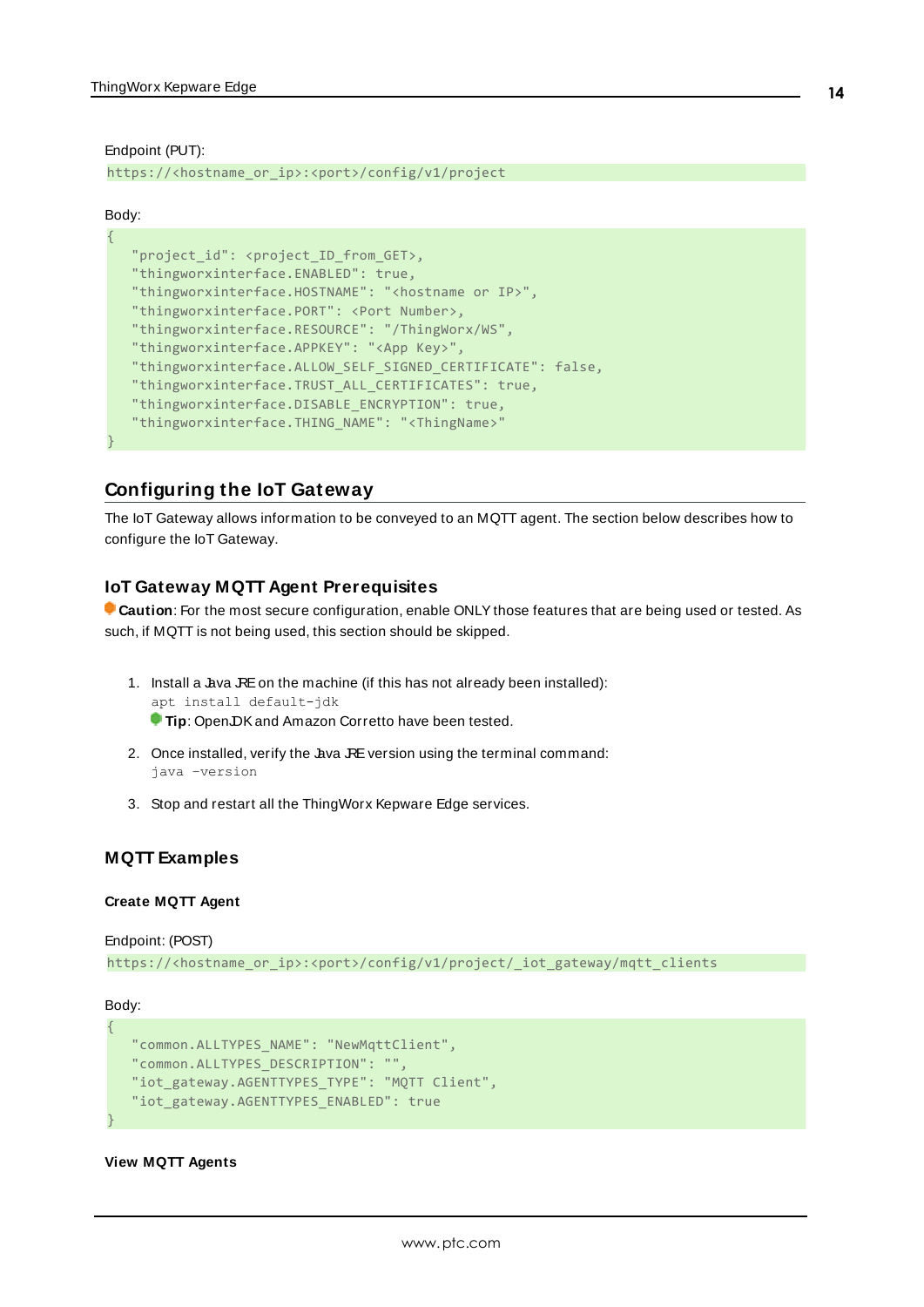#### Endpoint: (GET)

https://<hostname\_or\_ip>:<port>/config/v1/project/\_iot\_gateway/mqtt\_clients

#### **Create MQTT Agent Tag**

#### Endpoint (POST):

```
https://<hostname_or_ip>:<port>/config/v1/project/_iot_gateway/mqtt_cli-
ents/NewMqttClient/iot_items
```
Body:

{

}

```
 "common.ALLTYPES_NAME": "Simulator_Word1",
 "iot_gateway.IOT_ITEM_SERVER_TAG": "Simulator.SimulatorDevice.Registers.Word1",
 "iot_gateway.IOT_ITEM_ENABLED": true
```
#### **View MQTT Agent Tags**

#### Endpoint (GET):

```
https://<hostname_or_ip>:<port>/config/v1/project/_iot_gateway/mqtt_cli-
ents/NewMqttClient/iot_items
```
#### **Update MQTT Agent**

#### Endpoint (PUT):

```
https://<hostname_or_ip>:<port>/config/v1/project/_iot_gateway/mqtt_cli-
ents/NewMqttClient
```
Body:

{

}

```
 "project_id": <project_ID_from_GET>,
 "common.ALLTYPES_NAME": "NewMqttClient_updated",
 "common.ALLTYPES_DESCRIPTION": "Update test"
```
#### **Delete MQTT Agent**

```
Endpoint (DEL):
https://<hostname_or_ip>:<port>/config/v1/project/_iot_gateway/mqtt_cli-
ents/NewMqttClient_updated
```
**15**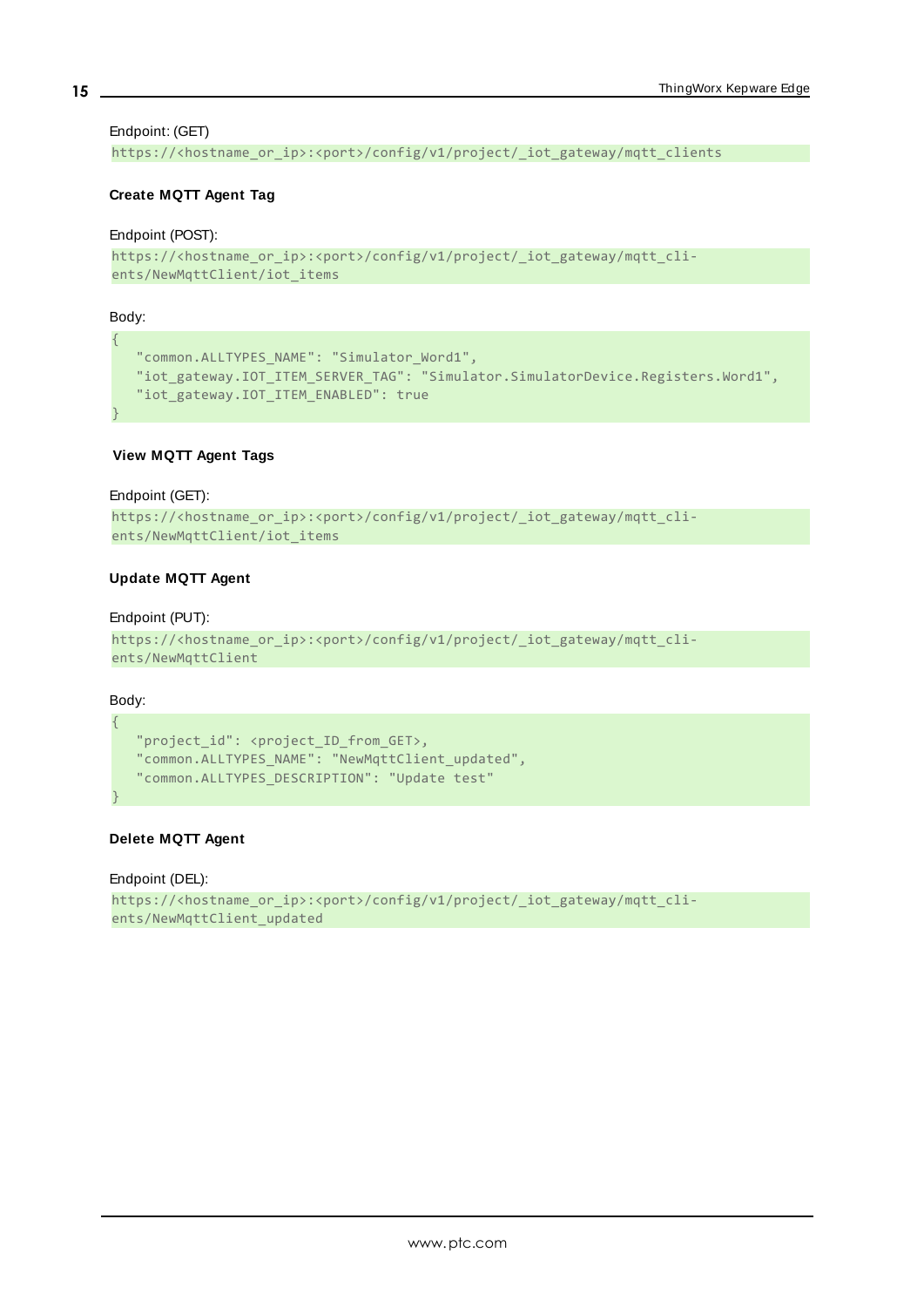# <span id="page-15-0"></span>**Connecting with an OPC UA Client Using UaExpert**

An application like Unified Automation's UaExpert can be used to verify the flow of data from devices through ThingWorx Kepware Edge.

The UaExpert tool is designed to be a general-purpose OPC UA test client; it is not meant for production. Below is a walk-through of creating a secure user with specific data access rights to read and write tags.

# **Default OPC UA Server Settings**

- <sup>l</sup> URL: opc.tcp://<hostname>:<port>
- Port: 49330
- Security Policies: Basic256Sha256
- Authentication: (Enabled by default)
- Server Interface Enabled: True

#### **Creating a User Group and User with Read / Write / Browse Access**

- 1. Install ThingWorx Kepware Edge with default settings.
- 2. Add a new user group with data access and browse permissions via the Config API:

```
Endpoint (POST):
https://<hostname>:<port>/config/v1/admin/server_usergroups
Body:
{
"common.ALLTYPES_NAME": "Group1",
"libadminsettings.USERMANAGER_GROUP_ENABLED": true,
"libadminsettings.USERMANAGER_IO_TAG_READ": true,
"libadminsettings.USERMANAGER_IO_TAG_WRITE": true,
"libadminsettings.USERMANAGER_BROWSE_BROWSENAMESPACE": true
}
```
3. Add a new user with a password to the group created in above.

```
Endpoint (POST):
```

```
https://<hostname>:<port>/config/v1/admin/server_users
Body:
{
"common.ALLTYPES_NAME": "User1",
"libadminsettings.USERMANAGER_USER_GROUPNAME": "Group1",
"libadminsettings.USERMANAGER_USER_ENABLED": true,
"libadminsettings.USERMANAGER_USER_PASSWORD": "<insert_password>"
}
```
# **Adding Server Connection to UaExpert**

- 1. Download, install, and launch UaExpert from Unified Automation.
- 2. Select the **Server | Add** drop-down menu option.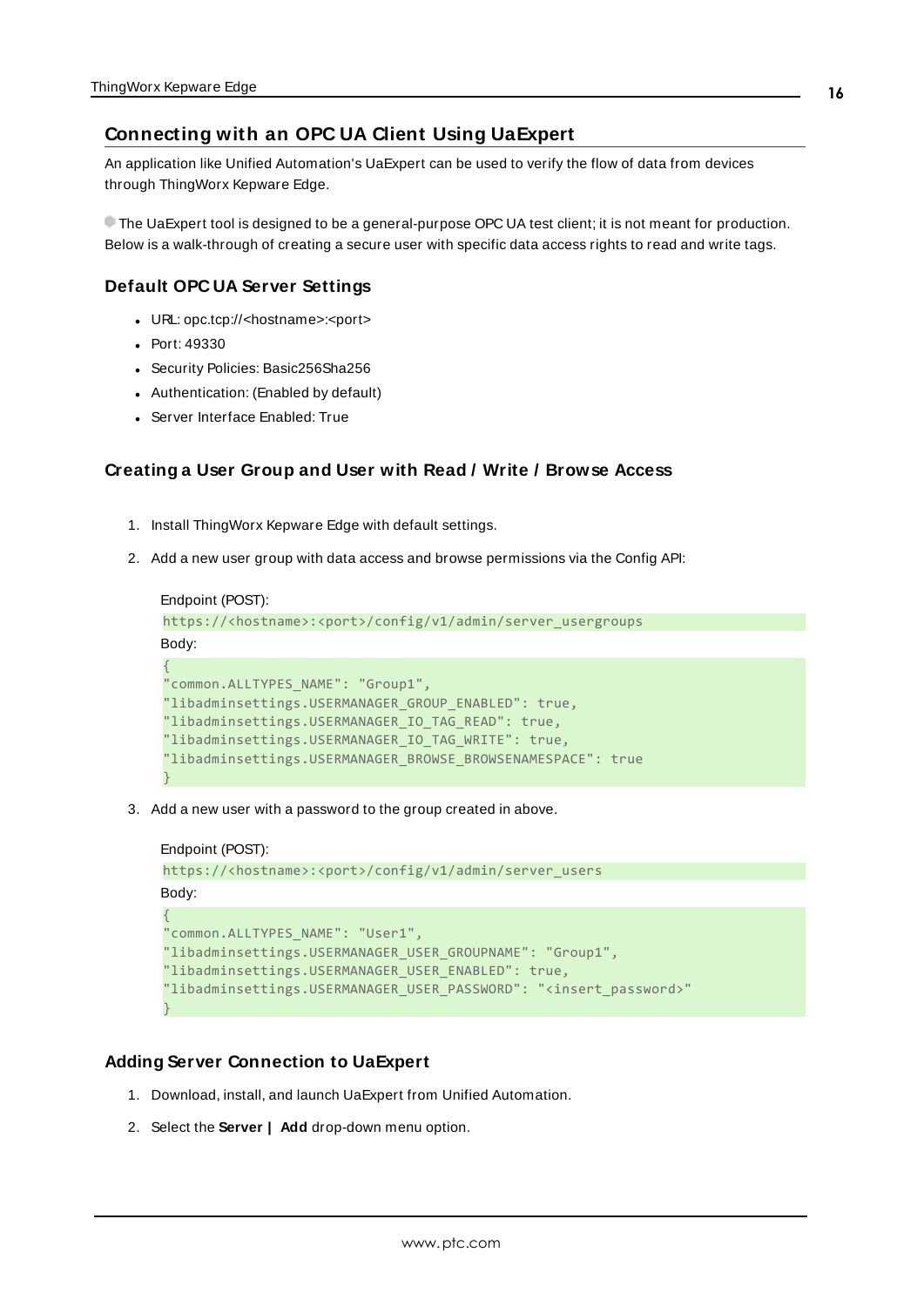- 3. In the **Add Server** configuration window, double-click the **Add Server** option located under **Custom Discovery**.
- 4. Enter the URL and port for the machine to connect. For example: "opc.tcp://<hostname>:49330".
- 5. A new server connection is added in the Custom Discovery group.
- 6. Expand the new server connection for a list of valid endpoints. These are the available security options for the server. In this example, only one option is available.
- 7. Choose the **Basic256Sha256 – Sign & Encrypt** security option.
- 8. Set the user name and password using the settings used in the creation of the user above.
- 9. Check the **Store** checkbox to save the password or leave it unchecked and to be prompted for a password when connecting to the server.
- 10. Click **OK** to close the window.
- 11. Verify that "ThingWorxKepwareEdge/UA" appears under Servers.
- 12. Right-click on the server and select **Connect**.
- 13. A certificate validation window appears.
- 14. Click **Trust Server Certificate** for the client to trust the ThingWorxKepwareEdge/UA server.
- 15. Click **Continue**. There is an error until the server trusts the client certificate.
- 16. To trust the client certificate on the server, these instructions use the **edge\_admin** tool (see the server help for other methods).
- 17. The client certificate's thumbprint is required to trust it. To get the thumbprint, use the edge\_admin tool to list the certificates in the UA Server trust store: \$ <installation\_directory>/edge\_admin manage-truststore --list uaserver
- 18. The output of the list shows a thumbprint, a status, and a common name of the certificate. **The UaExpert certificate will be Rejected. Use the thumbprint to trust the certificate.** \$ <installation\_directory>/edge\_admin manage-truststore --trust= <certificate\_thumbprint> uaserver
- 19. List the certificates of the UA Server to verify that the certificate is now trusted.
- 20. In UaExpert, right-click on the server and click **Connect**. The connection should succeed and the Address Space window in the lower right pane should be populated, which enables browsing for and adding tags.
- 21. Add a tag in the data access view to verify that the user has read access.
- <span id="page-16-0"></span>22. Change the value of the tag to verify that the user has write access.

# **Configuration API Service — Creating a UA Endpoint**

To create a UA endpoint via the Configuration API service, only a minimum set of properties are required; all others are set to their default value.

To create a new UA endpoint, use a REST-based API tool such as Postman, Insomnia, or Curl and make a POST request to the admin/ua\_endpoints endpoint.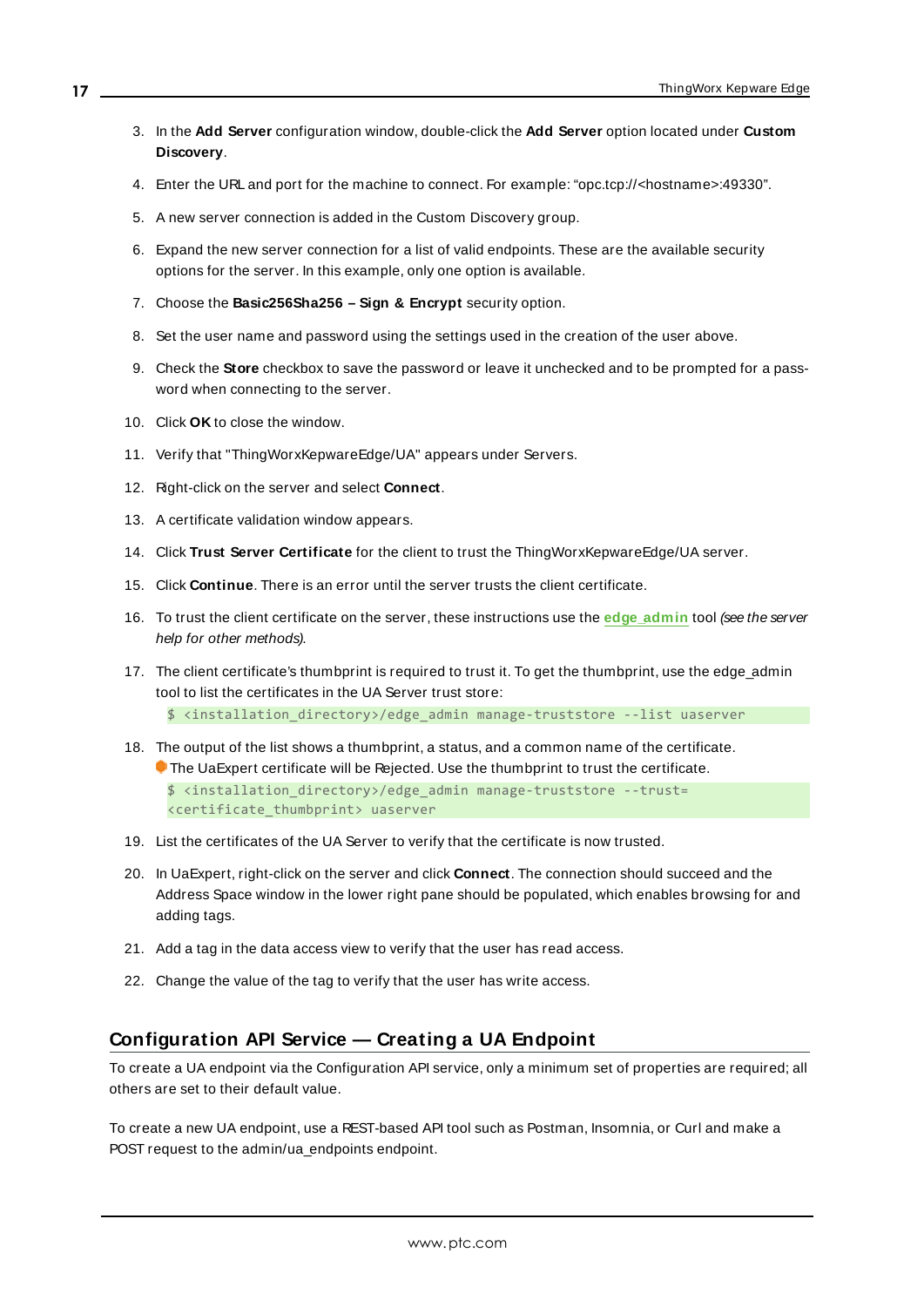#### Endpoint (POST):

```
https://<hostname_or_ip>:<port>/config/v1/admin/ua_endpoints
```
#### Body:

```
{
   "common.ALLTYPES_NAME": "Endpoint1"
}
```
# <span id="page-17-0"></span>**Configuration API Service — Logging**

Messages from the event log service can be read from a REST client by sending a GET to https://<hostname>:<port>/config/v1/event\_log. The response contains comma-separated entries.

Refer to the Running in a Container for information about additional features and using ThingWorx Kepware Edge in a container.

```
Endpoint (GET):
```

```
https://<hostname_or_ip>:<port>/config/v1/event_log
```
Example Return:

```
\lceil \ \ \} "timestamp": "2018-11-13T16:34:57.966",
    "event": "Security",
    "source": "ThingWorxKepwareEdge\\Runtime", "message": "Configuration session
started by admin as Default User (R/W)." },
{
   "timestamp": "2018-11-13T16:35:08.729",
   "event": "Warning",
    "source": "Licensing",
    "message": "Feature Modbus TCP/IP Ethernet is time limited and will expire at
11/13/2019 12:00 AM."
}
…
\overline{1}
```
**Filtering**: The Configuration API event log endpoint allows log items to be sorted or limited using filter parameters specified in the URI. The filters, which can be combined or used individually, allow the results of the log query to be restricted to a specific time period (e.g. events which occurred since a given date, events which occurred before a given date, or events that occurred between two dates). Example filtered log query:

Endpoint (GET):

```
https://<hostname_or_ip>:<port>/config/v1/event_log?limit=10&start=2016-01-
01T00:00:00.000&end=2016-01-02T20:00:00.000
```
where:

- **Limit** = Maximum number of log entries to return. The default setting is 100 entries.
- <sup>l</sup> **Start** = Earliest time to be returned in YYYY-MM-DDTHH:mm:ss.sss (UTC) format.
- **End** = Latest time to be returned in YYYY-MM-DDTHH:mm:ss.sss (UTC) format.

**Note**: The Limit filter overrides the result of the specified time period. If there are more log entries in the time period than the Limit filter allows, only the newest specified quantity of records that match the filter criteria are displayed.